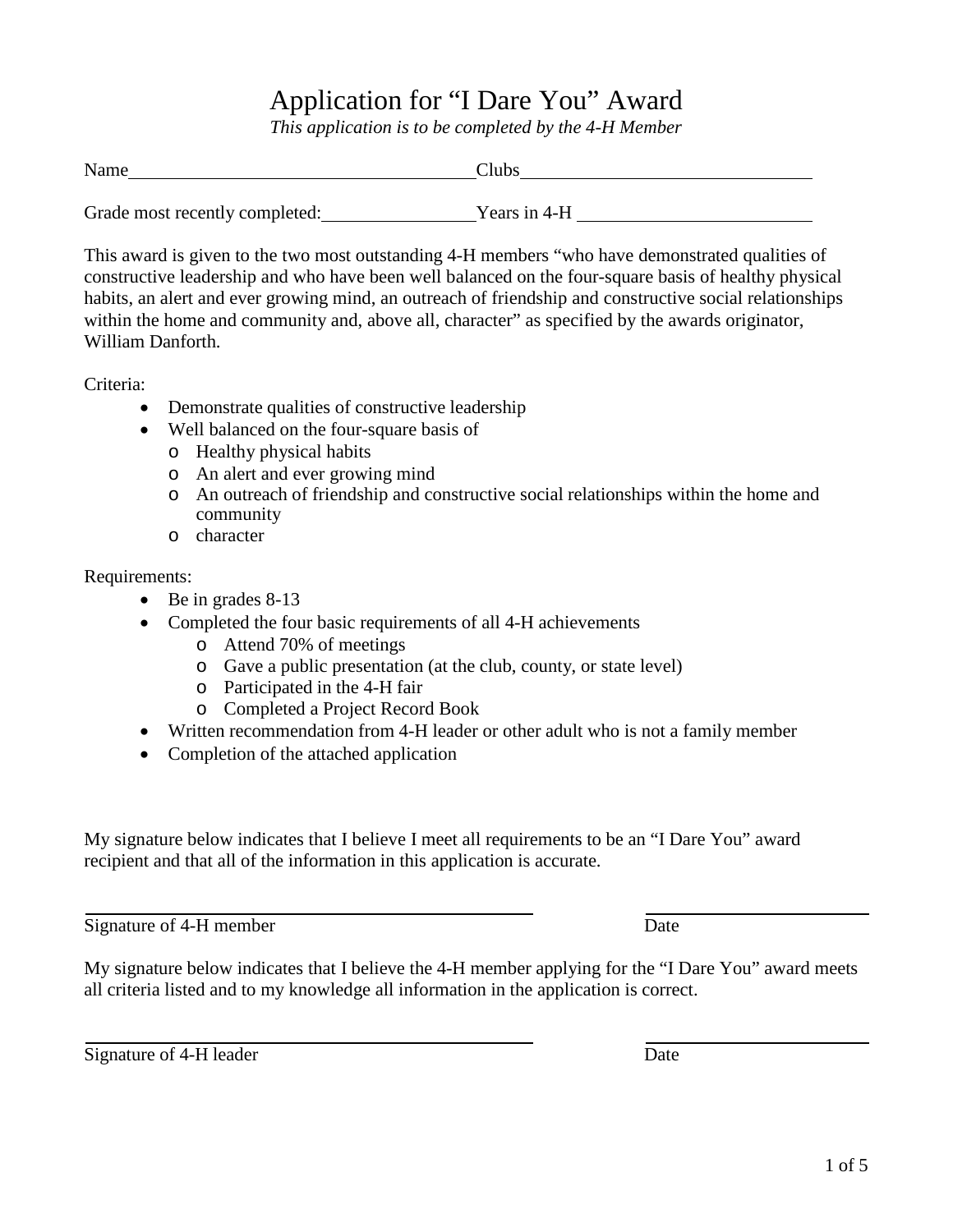Please fill out the application below to the best of your ability. Feel free to type your answers or add extra pages. If you would like the electronic file to complete, please contact the 4-H office.

**Please list all 4-H clubs you have been involved in during your 4-H career.**

| Club:   |                                                                                                                                                                                                                               | Dates:                                                                                           |
|---------|-------------------------------------------------------------------------------------------------------------------------------------------------------------------------------------------------------------------------------|--------------------------------------------------------------------------------------------------|
|         |                                                                                                                                                                                                                               |                                                                                                  |
|         | the control of the control of the control of the control of the control of the control of the control of the control of the control of the control of the control of the control of the control of the control of the control | the control of the control of the control of the control of the control of                       |
| with)   |                                                                                                                                                                                                                               | List your attendance record for each club's meetings (only list clubs you are currently involved |
|         |                                                                                                                                                                                                                               |                                                                                                  |
|         |                                                                                                                                                                                                                               |                                                                                                  |
|         |                                                                                                                                                                                                                               |                                                                                                  |
|         | Please list the Project Record Books you entered for judging this year.                                                                                                                                                       |                                                                                                  |
| Project |                                                                                                                                                                                                                               | <b>Club</b>                                                                                      |
|         | the control of the control of the control of the control of the control of the control of                                                                                                                                     |                                                                                                  |
|         | the control of the control of the control of the control of the control of the control of the control of the control of the control of the control of the control of the control of the control of the control of the control |                                                                                                  |
|         | and the control of the control of the control of the control of the control of the control of the control of the                                                                                                              |                                                                                                  |
|         | Please describe your involvement in the most recent 4-H Fair.                                                                                                                                                                 |                                                                                                  |
|         |                                                                                                                                                                                                                               |                                                                                                  |
|         |                                                                                                                                                                                                                               |                                                                                                  |
|         |                                                                                                                                                                                                                               |                                                                                                  |
|         |                                                                                                                                                                                                                               |                                                                                                  |
|         |                                                                                                                                                                                                                               |                                                                                                  |
|         |                                                                                                                                                                                                                               |                                                                                                  |
|         |                                                                                                                                                                                                                               |                                                                                                  |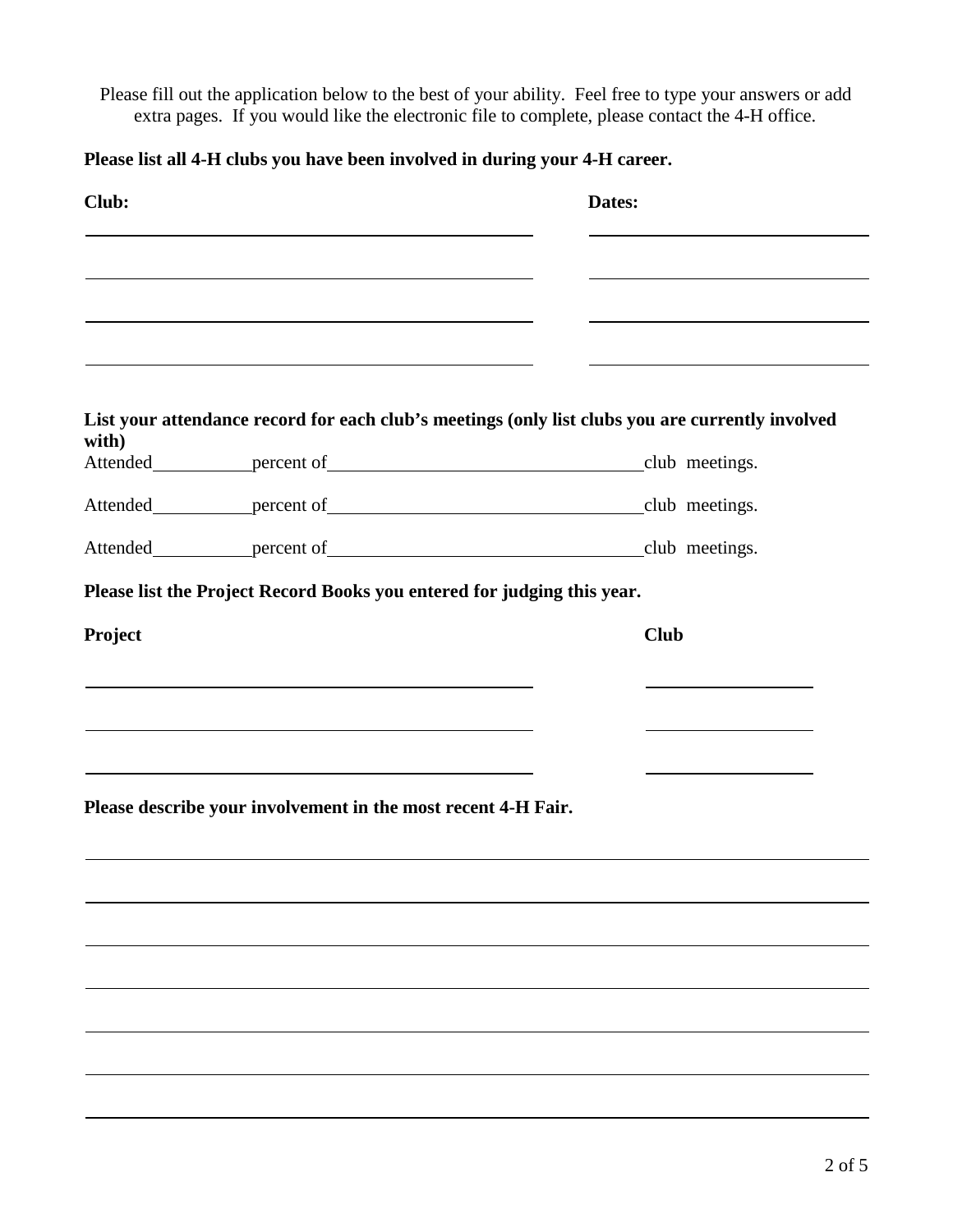## **Please discuss your local club activities.**

1. List past projects that are no longer active. 2. List any club offices and the dates they were held 3. List any club committees served on, and the number of times you served 4. List all presentations given on the club level (include year and number). 5. Please list any community service projects you were a part of. 6. Please list other club activities you would like to make judges aware of. **Please discuss your county activities.** 1. 4-H Camps attended and dates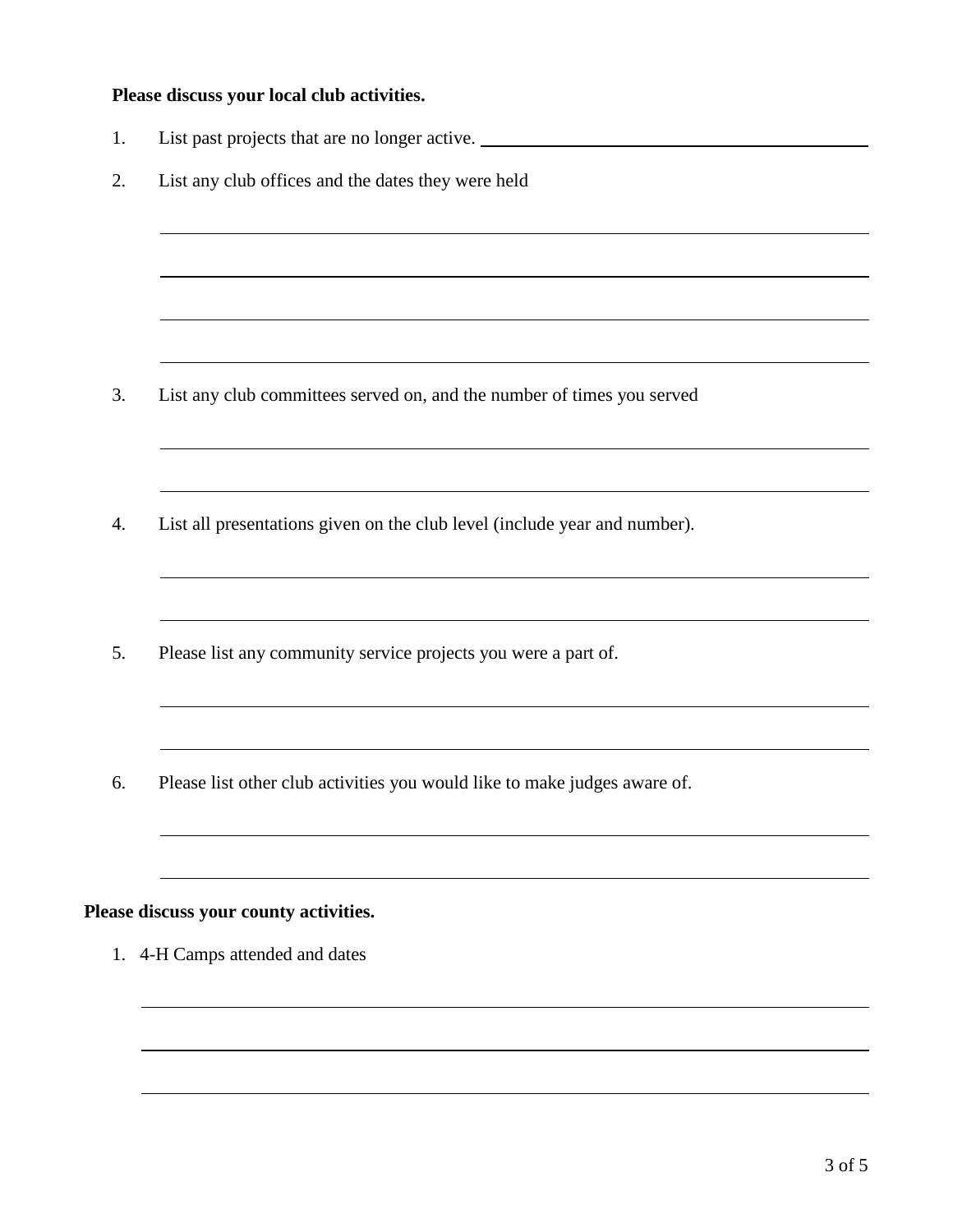|    | 2. County Public Presentations and Dates                                 |
|----|--------------------------------------------------------------------------|
|    |                                                                          |
|    | Please discuss your regional and state-wide activities                   |
|    | 1. State Presentations                                                   |
|    |                                                                          |
|    |                                                                          |
| 2. | Judging events (specify project area)                                    |
|    |                                                                          |
|    | 3. 4-H Teen Conferences                                                  |
|    |                                                                          |
| 4. | State shows (Specify project areas and dates)                            |
|    |                                                                          |
|    |                                                                          |
|    | 5. Please list any other events you would like the judges to be aware of |
|    |                                                                          |